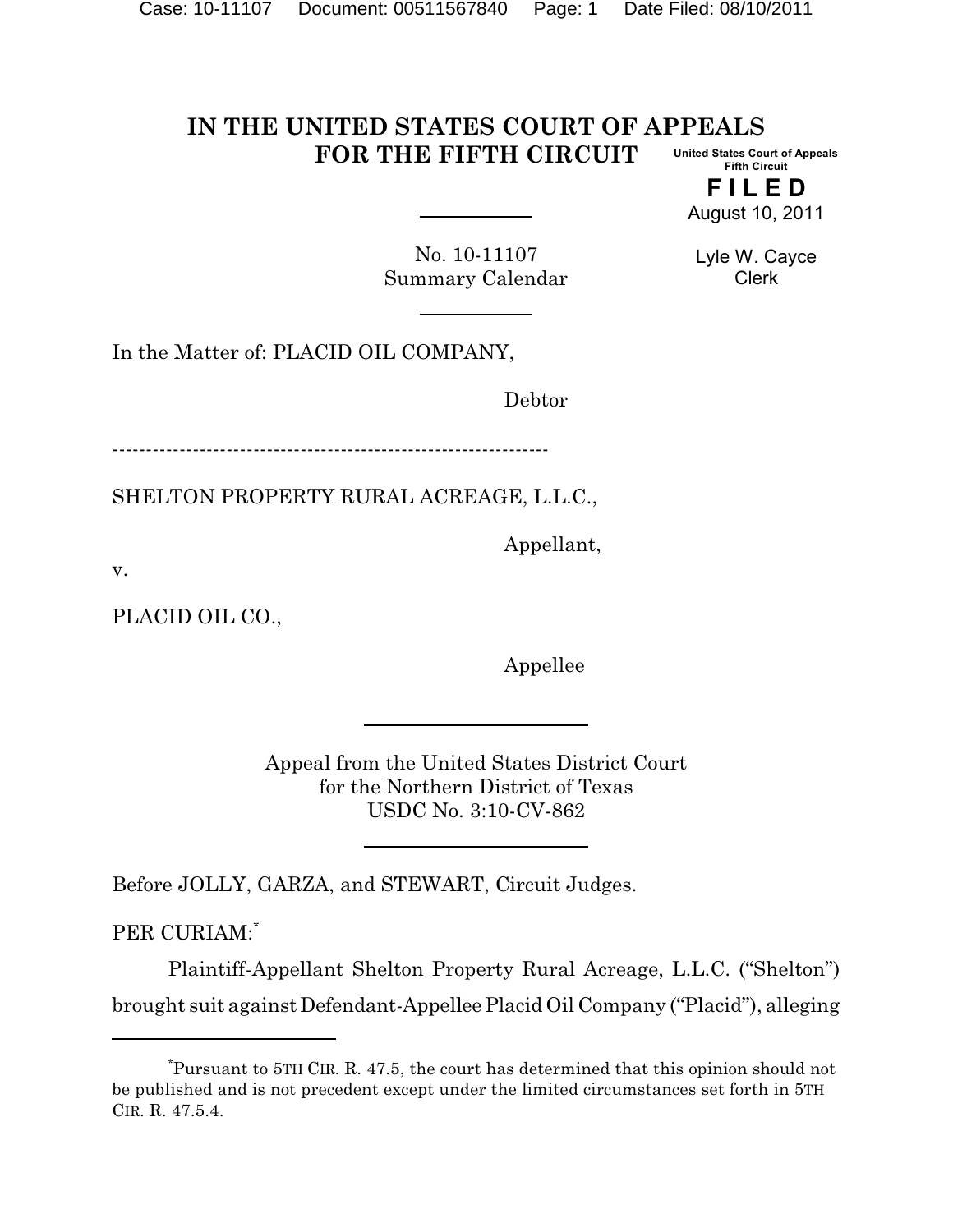property damage caused by oil and gas exploration prior to Placid's 1986 bankruptcy. The bankruptcy court granted Placid's motion for summary judgment, and the district court affirmed. For the following reasons, we AFFIRM.

**I.** 

Placid is an oil and gas company, and from 1942 until 1956, Placid operated oil wells on property in Louisiana leased from Shelton's predecessor in title. On August 29, 1986, Placid filed for Chapter 11 bankruptcy. Pursuant to Federal Rule of Bankruptcy Procedure 3002(c)(3), the bankruptcy court set January 31, 1987 as the Bar Date for filing proofs of claim to Placid's bankruptcy estate. Known creditors were given notice by mail of the Bar Date. Unknown creditors were given notice by publication in the *Wall Street Journal* on January 2, January 9, and January 16 of 1987. On September 30, 1988, Placid obtained a discharge from the bankruptcy court of all claims existing on that date, except those created or assumed by the reorganization plan. The bankruptcy court's order also included any future claims for damages that occurred prior to the discharge.

In 2002, Shelton purchased the property Placid previously leased. Six years later, Shelton brought suit in state court, alleging that Placid caused environmental damage to the property during its 1942 to 1956 leasehold. Placid reopened its Chapter 11 case and filed an adversary proceeding in bankruptcy court to determine the dischargeability of Shelton's claim. Placid then filed a motion for summary judgment. Placid argued that Shelton's predecessor in title, the owners of the property at the time of the bankruptcy proceedings, did not file a proof of claim for any alleged environmental damage to the property during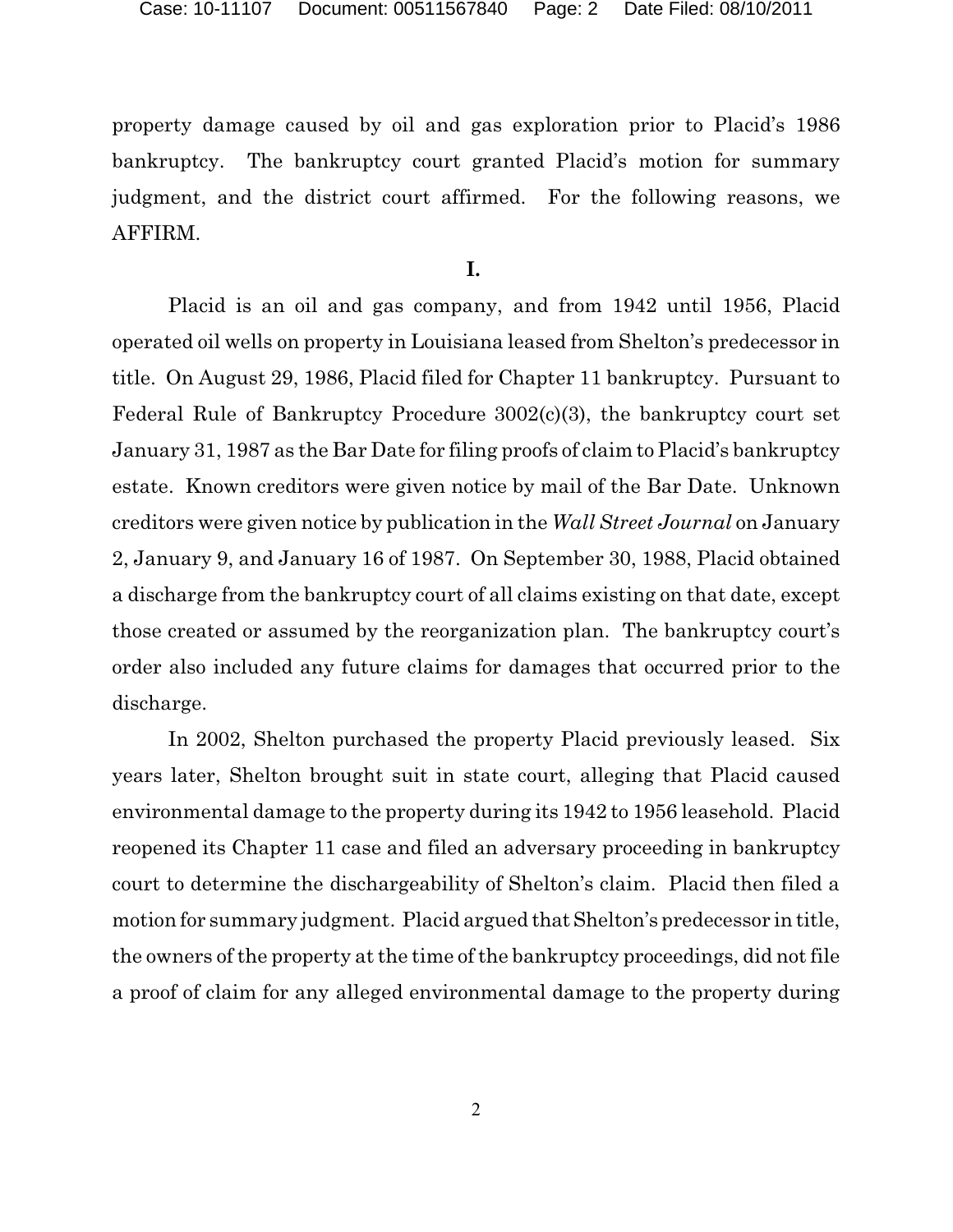Placid's leasehold. Thus, Placid argued, Shelton's claim had been discharged by the bankruptcy court's 1988 order. In response to Placid's motion for summary judgment, Shelton argued that its predecessor did not receive adequate notice of Placid's bankruptcy proceeding. Specifically, Shelton argued that its predecessor was a "known creditor," and as such, was entitled to "actual notice," i.e. notice by mail or in person.

On April 10, 2010, the bankruptcy court granted Placid's motion. The district court affirmed.<sup>1</sup> Shelton appeals.

## **II.**

# **A.**

A grant of summary judgment is reviewed *de novo*. *In re SeaQuest Diving,* LP, 579 F.3d 411, 417 (5th Cir. 2009) (citing *In re Erlewine,* 349 F.3d 205, 209 (5th Cir. 2003)). Summary judgment is proper when there is no genuine issue as to any material fact and the movant is entitled to judgment as a matter of law. FED. R. CIV. P. 56(c); FED. R. BANKR. P. 7056 (applying FED. R. CIV .P. 56 to adversary bankruptcy proceedings). As for the district court's determination of whether a party is a known or unknown creditor, this court has determined it "is entirely an issue of fact, and our standard of review is therefore one of clear error." *In re Crystal Oil Co.,* 158 F.3d 291, 298 (5th Cir. 1998).

## **B.**

To satisfyFourteenth Amendment due process, notice must be "reasonably calculated, under all the circumstances, to inform interested parties of the

<sup>&</sup>lt;sup>1</sup>For the balance of this opinion, references to the district court's opinion refer also the bankruptcy court's determination.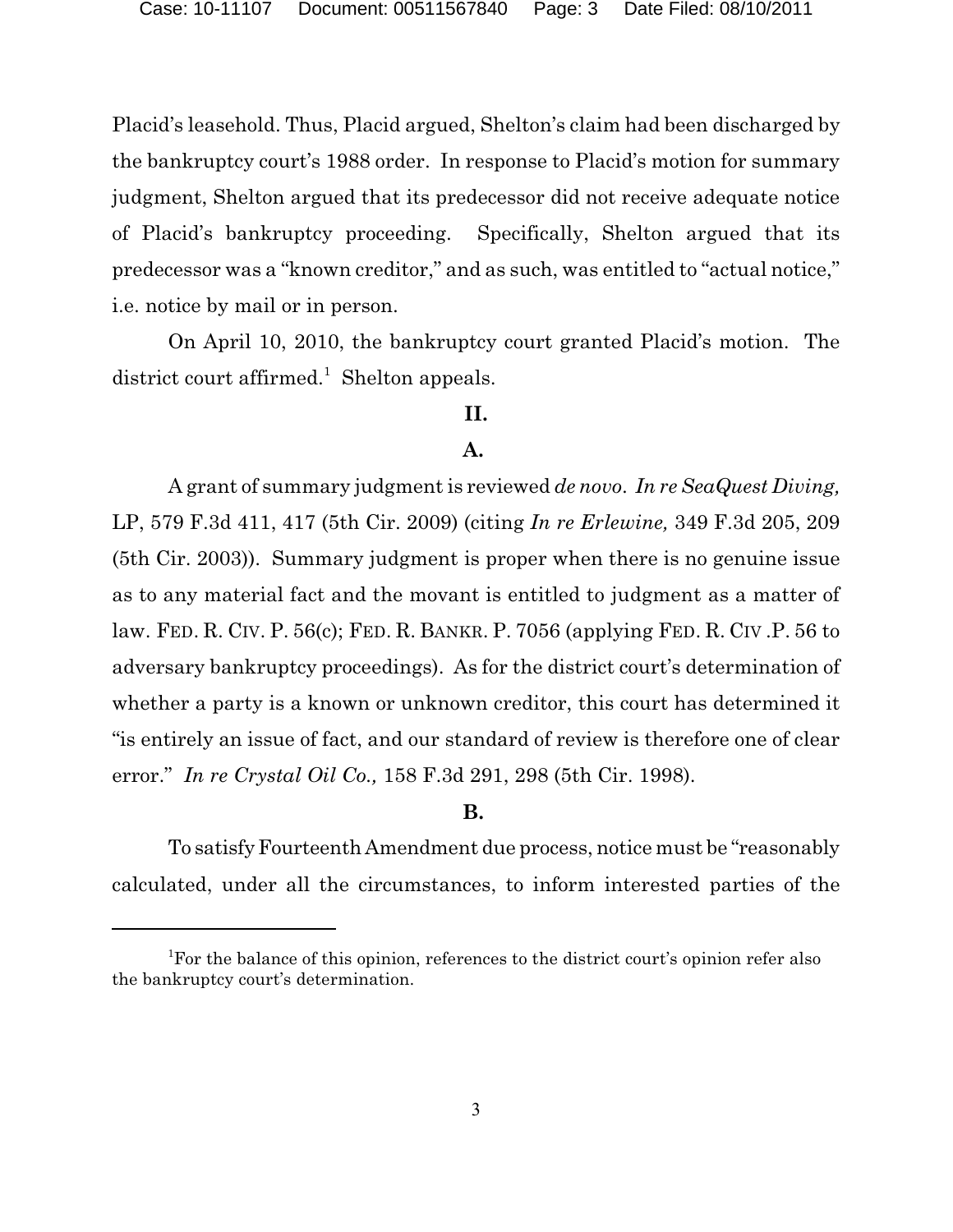pendency" of the proceeding. *Mullane v. Cent. Hanover Bank & Trust Co.*, 339 U.S. 306, 314 (1950). A claim against a declarant of Chapter 11 bankruptcy is considered a property interest requiring notice to the potential claimant*. In re Kendavis Holding Co.*, 249 F.3d 383, 385–86 (5th Cir. 2001) "The type of notice that is reasonable or adequate for purposes of satisfying the due process requirement in this context depends on whether a particular creditor is known or unknown to the debtor." *In re J.A. Jones, Inc.*, 492 F.3d 242, 249 (4th Cir. 2007).

The Supreme Court has explained that known creditors include "both those claimants actually known to the debtor, as well as those whose identities are 'reasonably ascertainable.'" *Crystal Oil Co.*, 158 F.3d at 297 (quoting *Tulsa Prof'l Collection Servs., Inc. v. Pope*, 485 U.S. 478, 490 (1988)). "A creditor is 'reasonably ascertainable' if it can be discovered through 'reasonably diligent efforts.'" *Id.* (quoting *Mennonite Bd. of Missions v. Adams*, 462 U.S. 791, 798 n. 4 (1983)). "In order for a claim to be reasonably ascertainable, the debtor must have in his possession, at the very least, some specific information that reasonably suggests both the claim for which the debtor may be liable and the entity to whom he would be liable." *Id*.

"Under the Supreme Court's longstanding jurisprudence, the debtor must provide actual notice–not notice by publication–to all 'known creditors' in order to achieve a legally effective discharge of their claims." *Id.* (quoting *City of New York v. New York, N.H. & H.R. Co.,* 344 U.S. 293, 296 (1953)). For example, the Court has "recognized that mail service is an inexpensive and efficient mechanism that is reasonably calculated to provide actual notice." *Tulsa*, 485 U.S. at 490.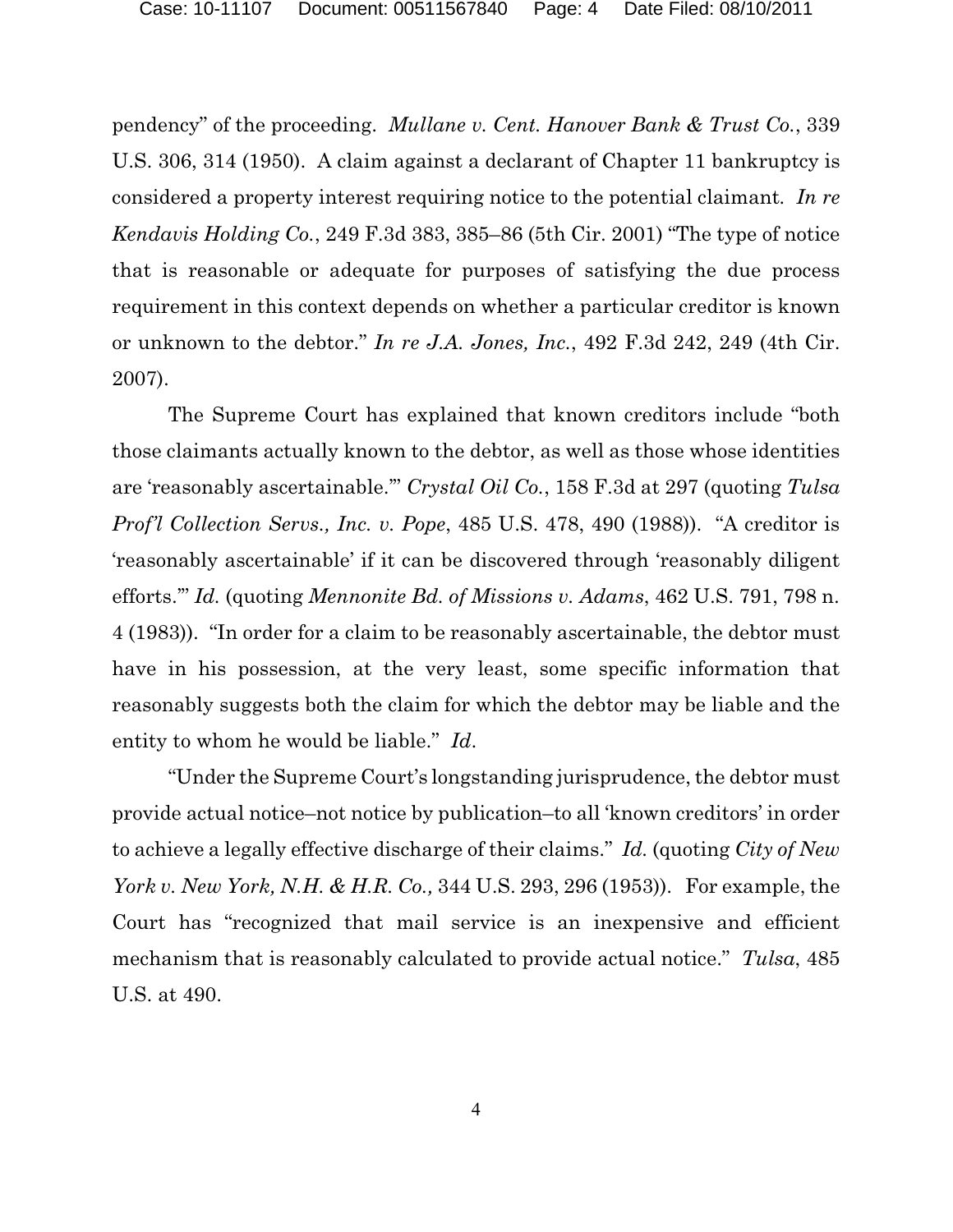While actual notice of the Bar Date must be provided to known creditors, constructive notice is constitutionally sufficient for unknown creditors. *J.A. Jones,* 492 F.3d at 249–50. It is well established that notice by publication will generally suffice for constructive notice. *See Chemetron Corp v. Jones,* 72 F.3d 341, 346 (3d Cir. 1995). Furthermore, "[p]ublication in national newspapers is regularly deemed sufficient notice to unknown creditors." *Id.* at 349–50; *see also Mullane*, 339 U.S. at 316–17 (1950) (Notice by publication is sufficient for unknown creditors.).

Shelton argues that their predecessor was a known creditor entitled to actual notice because Placid continued to lease the property until 1964. This is significant for two reasons. First, Shelton claims that a water study published in 1958 showed that the water wells on the property were contaminated due to oil and gas activities. Second, a June 1, 1964 edition of *Oil and Gas Journal* contained an article entitled "Louisiana Battling Brine Pollution" that claims that the Little River, which borders the Shelton property, was being polluted due to unlined oil and gas pits. Therefore, when Placid filed for bankruptcy, Shelton claims, it should have been aware of Shelton's potential property damage claims. Shelton argues that this would make Shelton's predecessor in title a known creditor and thus entitled to actual notice. We disagree.

This court has held that when reviewing a decision for clear error, the judgment "will be reversed only if, on the entire evidence, we are left with the definite and firm conviction that a mistake has been made." *In re Allison*, 960 F.2d 481, 483 (5th Cir. 1992). The district court's determination was not clearly erroneous because the summary judgment evidence sufficiently establishes that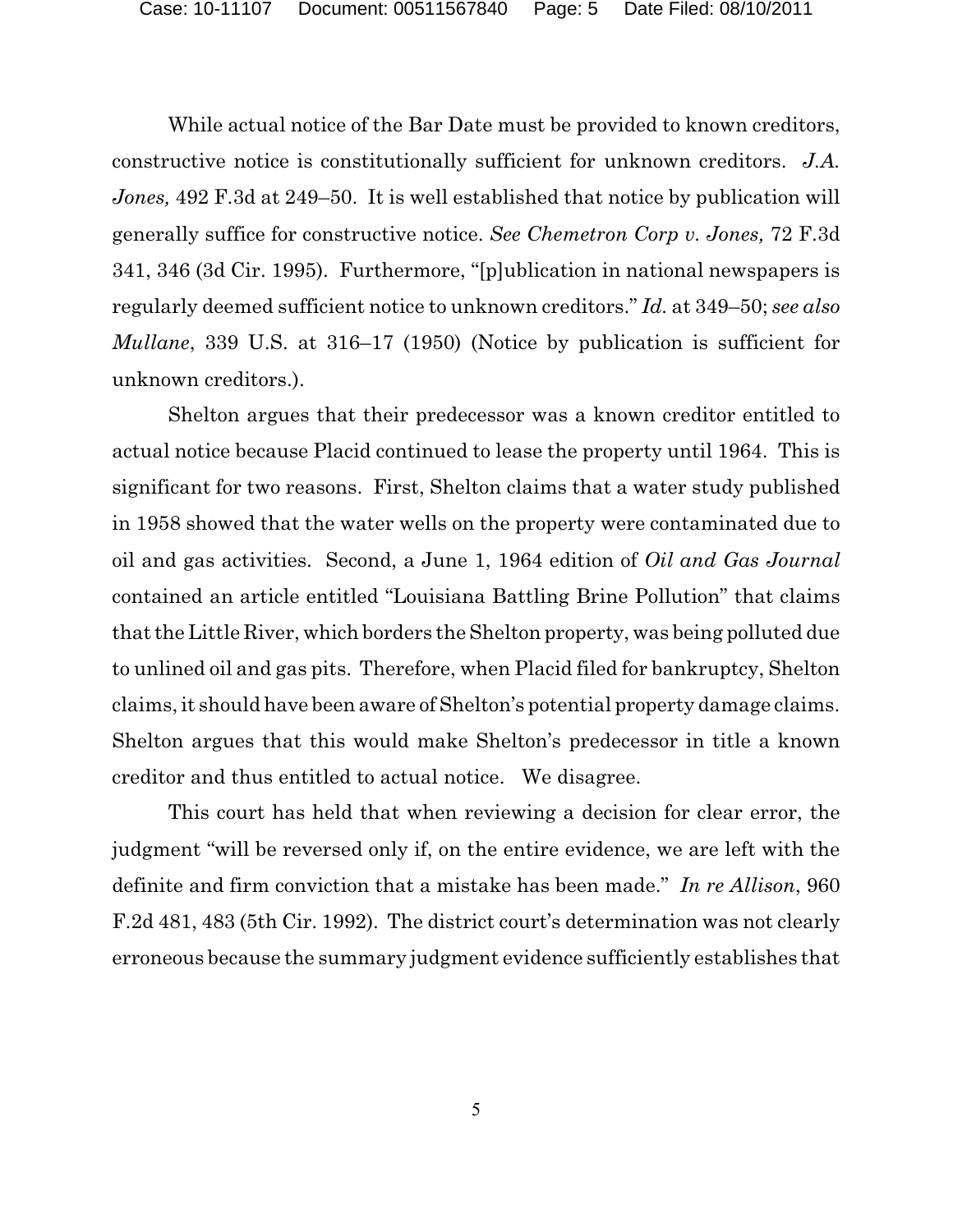Shelton's predecessor was an unknown creditor at the time Placid filed for bankruptcy.

Specifically, the record indicates that, at the time Placid filed for bankruptcy, there was no specific information that reasonably suggests that Placid knew of any claims related to property it leased from Shelton's predecessor. *Crystal Oil Co.*, 158 F.3d at 297. The district court correctly relied on the following evidence to support its grant of summary judgment: (1) from 1956 to 1986 (when Placid filed bankruptcy), no environmental complaint was made by Shelton's predecessor in title; (2) affidavits provided by Shelton did not show actual knowledge, asserting that Placid knew of Shelton's potential claim; (3) as Placid had tens of thousands of former leaseholds, it would have taken a "tremendous effort" for Placid to give each actual notice of the bankruptcy, and had no reason to do so; and (4) Shelton's assertion that the environmental damage was easily identifiable is not credible in light of the fact that it took Shelton six years, from when they purchased the property in 2002 until they filed suit in 2008, to notice the damage. In light of this evidence, we agree with the district court that Shelton's predecessor was an unknown creditor.

As an unknown creditor, Shelton was entitled only to notice by publication. *Mullane*, 339 U.S. at 316–17 (1950). Placid notified unknown creditors by publication in the *Wall Street Journal* on three separate occasions. According to Fifth Circuit precedent, notice by publication in the *Wall Street Journal* is sufficient for unknown creditors. *Crystal Oil Co.,* 158 F.3d 291, 298 (5th Cir. 1998). Therefore, Shelton received adequate notice and summary judgment was appropriate.